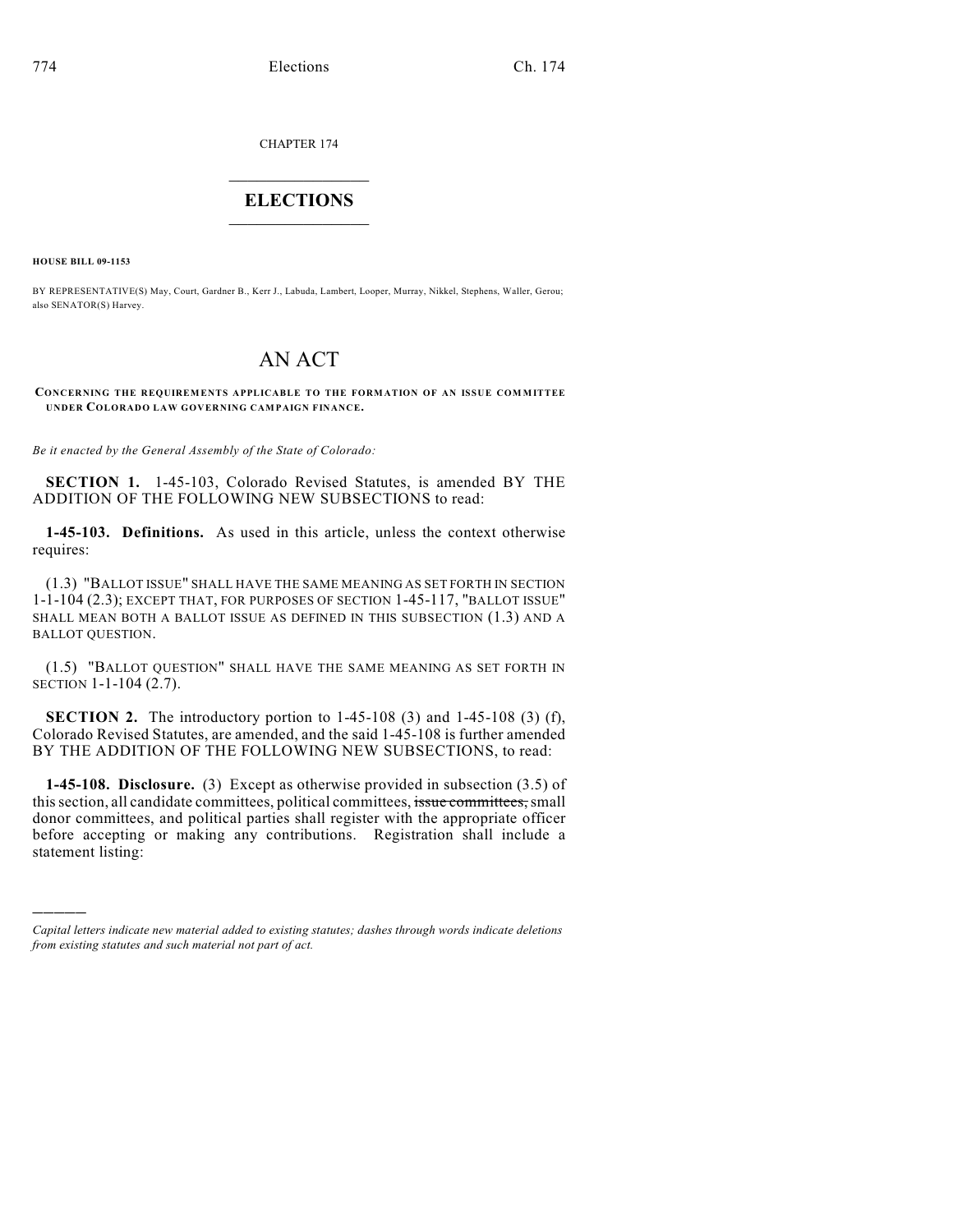### Ch. 174 Elections 775

(f) Any intent of the candidate committee, political committee, issue committee, small donor committee, or political party to electronically file reports required by this article that may be filed electronically on a web site operated and maintained by the secretary of state pursuant to section 1-45-109.

(3.3) SUBJECT TO THE PROVISIONS OF SUBSECTION (7) OF THIS SECTION, EACH ISSUE COMMITTEE SHALL REGISTER WITH THE APPROPRIATE OFFICER WITHIN TEN CALENDAR DAYS OF ACCEPTING OR MAKING CONTRIBUTIONS OR EXPENDITURES IN EXCESS OF TWO HUNDRED DOLLARS TO SUPPORT OR OPPOSE ANY BALLOT ISSUE OR BALLOT QUESTION. IF REQUIRED TO REGISTER UNDER THE REQUIREMENTS OF THIS SUBSECTION (3.3), THE REGISTRATION OF THE ISSUE COMMITTEE SHALL INCLUDE A STATEMENT CONTAINING THE ITEMS LISTED IN PARAGRAPHS (a) TO (f) OF SUBSECTION (3) OF THIS SECTION IN CONNECTION WITH OTHER COMMITTEES AND A POLITICAL PARTY.

(7) (a) NOTWITHSTANDING ANY OTHER PROVISION OF LAW, AND SUBJECT TO THE PROVISIONS OF PARAGRAPH (b) OF THIS SUBSECTION (7), A MATTER SHALL BE CONSIDERED TO BE A BALLOT ISSUE OR BALLOT QUESTION FOR THE PURPOSE OF DETERMINING WHETHER AN ISSUE COMMITTEE HAS BEEN FORMALLY ESTABLISHED, THEREBY NECESSITATING COMPLIANCE WITH ANY DISCLOSURE AND REPORTING REQUIREMENTS OF THIS ARTICLE AND ARTICLE XXVIII OF THE STATE CONSTITUTION, AT THE EARLIEST OF THE FOLLOWING:

(I) A TITLE FOR THE MATTER HAS BEEN DESIGNATED AND FIXED IN ACCORDANCE WITH LAW;

(II) THE MATTER HAS BEEN REFERRED TO THE VOTERS BY THE GENERAL ASSEMBLY OR THE GOVERNING BODY OF ANY POLITICAL SUBDIVISION OF THE STATE WITH AUTHORIZATION TO REFER MATTERS TO THE VOTERS;

(III) IN THE CASE OF A CITIZEN REFERENDUM PETITION, THE MATTER HAS BEEN SUBMITTED FOR FORMAT APPROVAL IN ACCORDANCE WITH LAW;

(IV) A PETITION CONCERNING THE MATTER HAS BEEN CIRCULATED AND SIGNED BY AT LEAST ONE PERSON; EXCEPT THAT, WHERE A MATTER BECOMES A BALLOT ISSUE OR BALLOT QUESTION UPON SUCH SIGNING, ANY PERSON OPPOSING THE MATTER SHALL NOT BE CONSIDERED TO BE AN ISSUE COMMITTEE FOR PURPOSES OF THIS ARTICLE AND ARTICLE XXVIII OF THE STATE CONSTITUTION UNTIL ONE SUCH PERSON KNOWS OR HAS REASON TO KNOW OF THE CIRCULATION; OR

(V) A SIGNED PETITION HAS BEEN SUBMITTED TO THE APPROPRIATE OFFICER IN ACCORDANCE WITH LAW.

(b) NOTWITHSTANDING THE PROVISIONS OF PARAGRAPH (a) OF THIS SUBSECTION (7), WHERE A MATTER CONCERNS A MUNICIPAL ANNEXATION BROUGHT PURSUANT TO ARTICLE 12 OF TITLE 31, C.R.S., THE MATTER SHALL NOT BE CONSIDERED TO BE A BALLOT ISSUE OR BALLOT QUESTION FOR THE PURPOSE OF DETERMINING WHETHER AN ISSUE COMMITTEE HAS BEEN FORMALLY ESTABLISHED, THEREBY NECESSITATING COMPLIANCE WITH ANY DISCLOSURE AND REPORTING REQUIREMENTS OF THIS ARTICLE AND ARTICLE XXVIII OF THE STATE CONSTITUTION, UNLESS AND UNTIL THE FIRST NOTICE OF THE ANNEXATION ELECTION HAS BEEN PUBLISHED IN ACCORDANCE